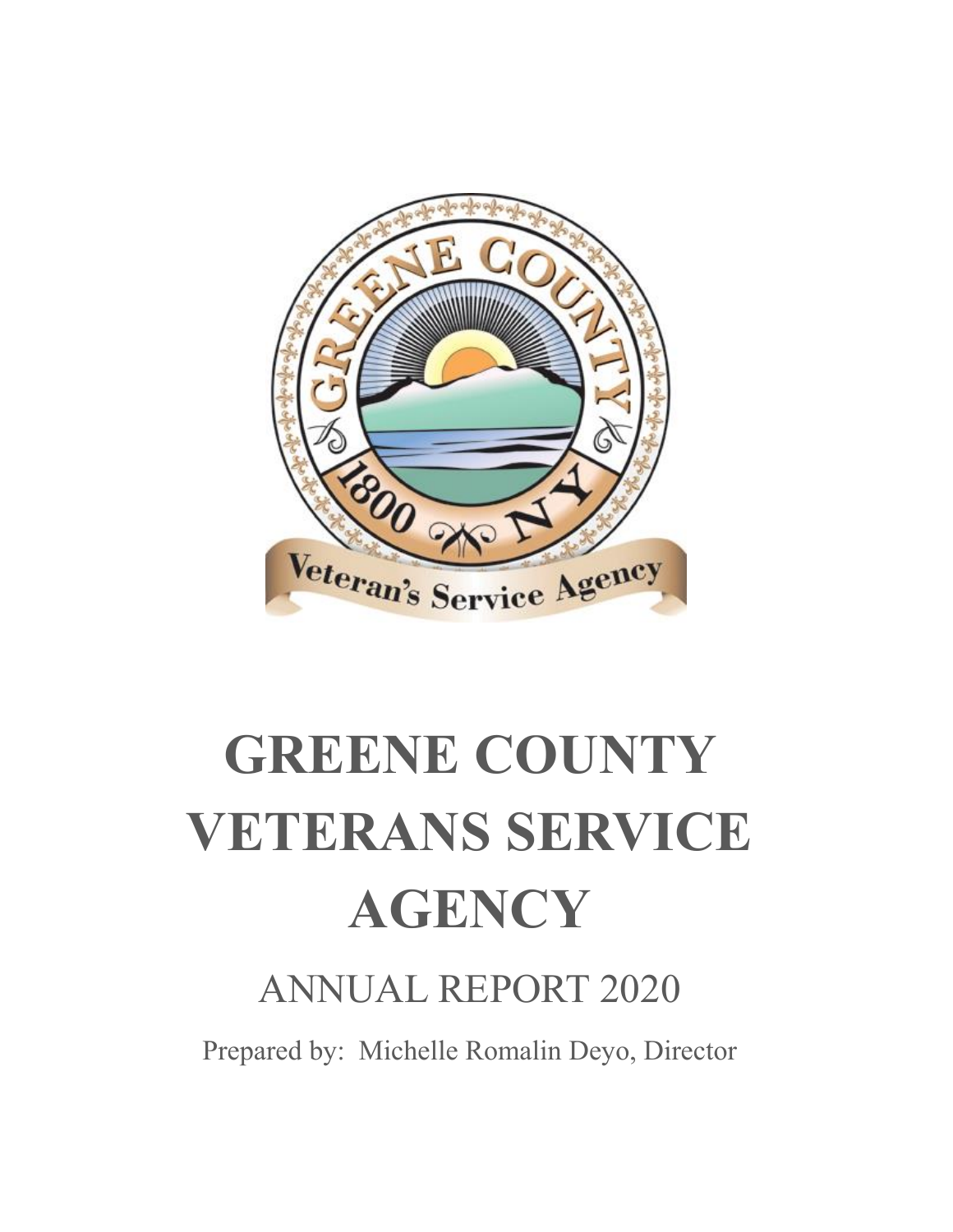## TABLE OF CONTENTS

|                                                                                                                        | $\overline{2}$ |
|------------------------------------------------------------------------------------------------------------------------|----------------|
|                                                                                                                        | 3              |
|                                                                                                                        | 3              |
|                                                                                                                        | 6              |
|                                                                                                                        | 7              |
| Claims & Benefits (all resonances and all resonances and all resonances and all resonances and all resonances $\alpha$ | 8              |
|                                                                                                                        | 11             |
|                                                                                                                        | 13             |
| Conclusion                                                                                                             | 14             |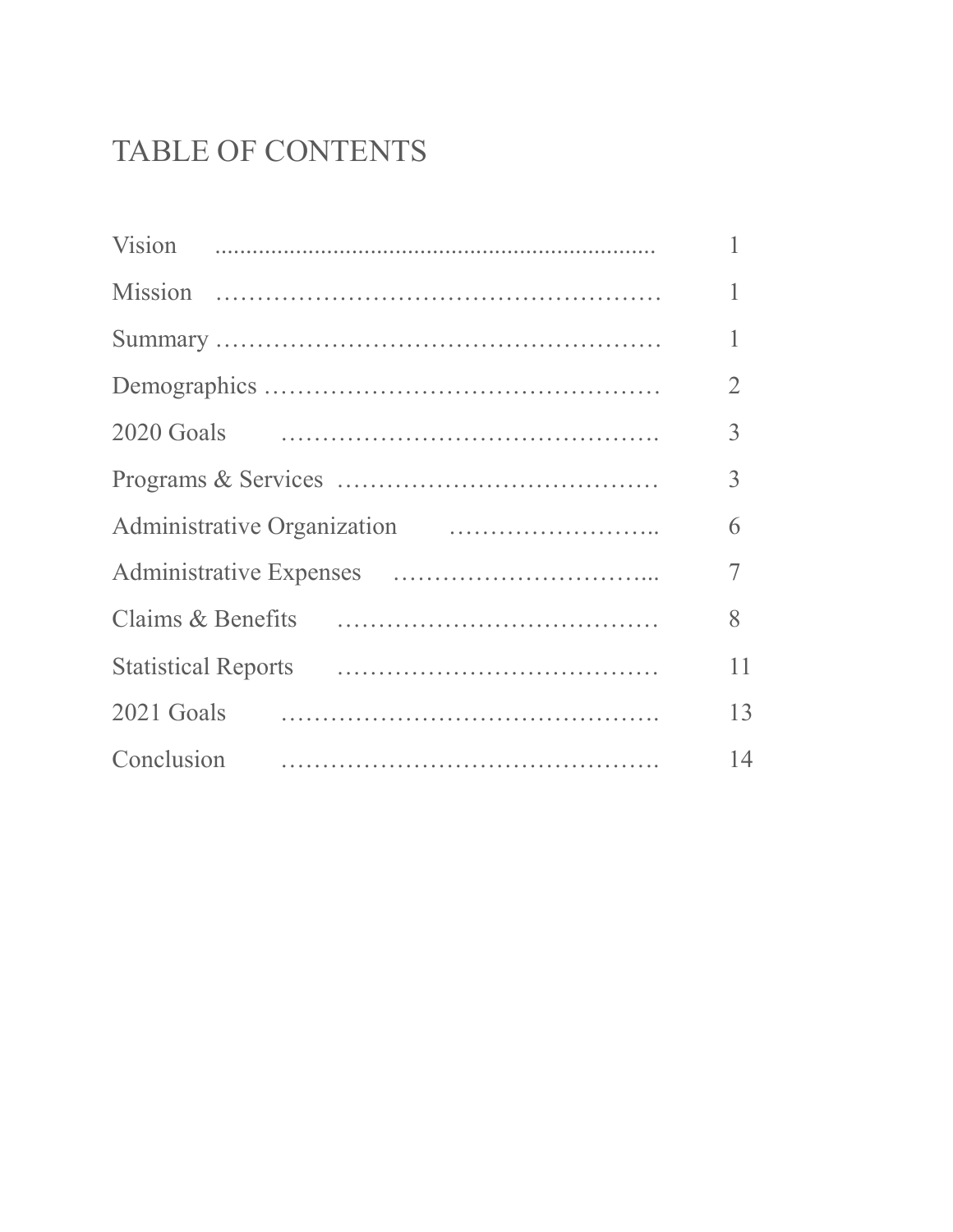## VISION STATEMENT

*Greene County Veterans Service Agency is dedicated to providing the highest quality of service to the Veterans and their families.*

## **MISSION**

- Educate Greene County Veterans and their eligible or advocating family members, about the various benefits Veterans have earned
- Represent and guide our Veterans and their eligibly family members, in obtaining benefits and services through the United States Department of Veterans Affairs, and other state, local, community, and private sources
- Make our Veterans an economic force through education, employment and business development

## **SUMMARY**

Our Agency provided services to approximately 11,000 veterans, veteran family members and veteran advocates in 2020. We saw roughly, a 20% decrease in services or, about 3900 less contacts; however, a number of factors affected our ability to serve our Veteran Community: this agency is non-essential, therefore shut down from March  $23<sup>rd</sup>$  until June  $8<sup>th</sup>$ , and operating at half-time for the majority of 2020; COVID protocols for our office space prohibited us from allowing walk-ins for simple services, this entire agency relocated full time at the Greene County EOC running the Logistics Section handling the acquisition and distribution of New York State and Federal disaster provisions, from March  $23<sup>rd</sup>$  through April  $30<sup>th</sup>$ ; the Department of Veterans Affairs Regional Office in New York City and the co-located Department of New York American Legion Service Officers offices were completely shut down, leaving county veterans service agencies unassisted for the majority of 2020, into 2021; the VA Medical Centers were operating at limited capacity and only providing essential medical services; and, the veteran population declined in Greene County as it did statewide. In April 2020 we began the normally year-long process to start filing VA Compensation and Disability Claims online, and completed the requirements by October 2020. Our full time staff included our Director, one Veterans Benefits Representative, and one Senior Clerk. In June 2020 we hired a part time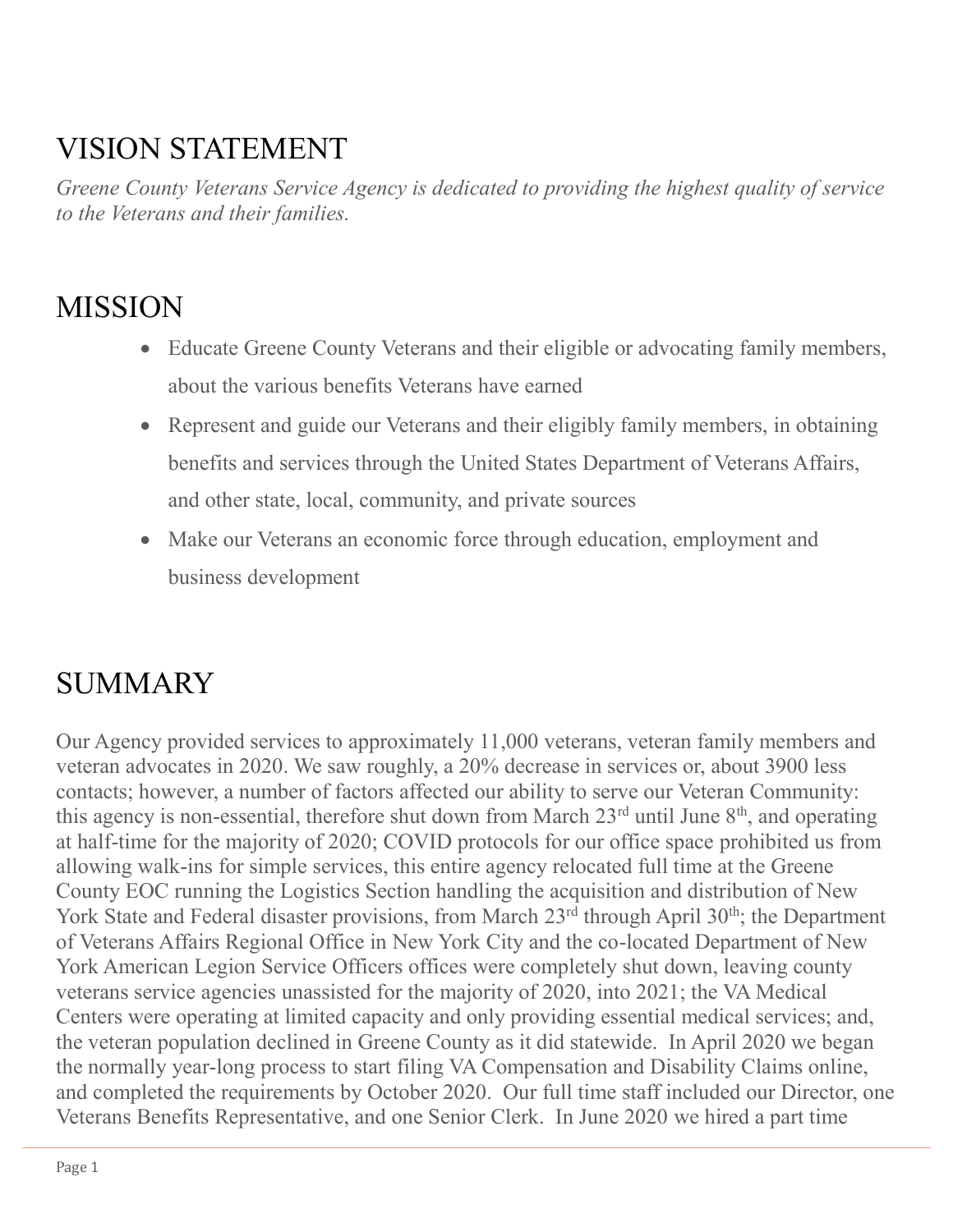# SUMMARY cont.

Veterans Services Driver to eliminate over-time expenditures, and in September 2020 we hired an additional part time Veterans Services Driver as the Albany Stratton VAMC began opening more services and our ridership increased. All of our programs and services are provided directly through our agency; while, all benefits and payments received by our clients are provided directly from federal and state sources. The operating cost of this agency for 2020, was 0.79% of the total federal, health, education, pension, life insurance, and low income pension benefits received by Greene Veterans and their eligible family members from Federal Expenditures, of \$32,401,000. Additionally, Veterans reduced its operating cost by 33% midyear, and coming slightly under (\$624.38) our actual operating cost for 2019.

## DEMOGRAPHICS

There are approximately 790,000 veterans in New York State, and approximately 3400 veterans are estimated to live in Greene County. Greene County's total population only represents roughly 0.25% of the total estimated New York State population, our veterans represent four times that, or 0.8%, in relation to the total state veteran population. The veteran population density in Greene County is approximately 80 veterans per 1000 residents, which is among the highest in the state, as well as many other regions of the country.

Approximately 18% of Greene County's estimated veteran population are receiving VA Disability Compensation for service-connected disability or VA Disability Pension for nonservice-connected disabilities, a 1.6% total increase from 2019. Approximately 31% of our veterans are utilizing VA Healthcare, also up 1% from 2019.

Though the VA statistical model shows Greene County's veteran population declining, it is only a hypothetical model based on various other data; e.g., morbidity and mortality rates of veterans, so-called snow-birding of retirees, or the overall reduced armed forces populations available to separate from active duty and repopulate veteran categories.

See figure 3 for FY 2019 to FY 2020 demographical breakdown of Compensation recipients in Greene County.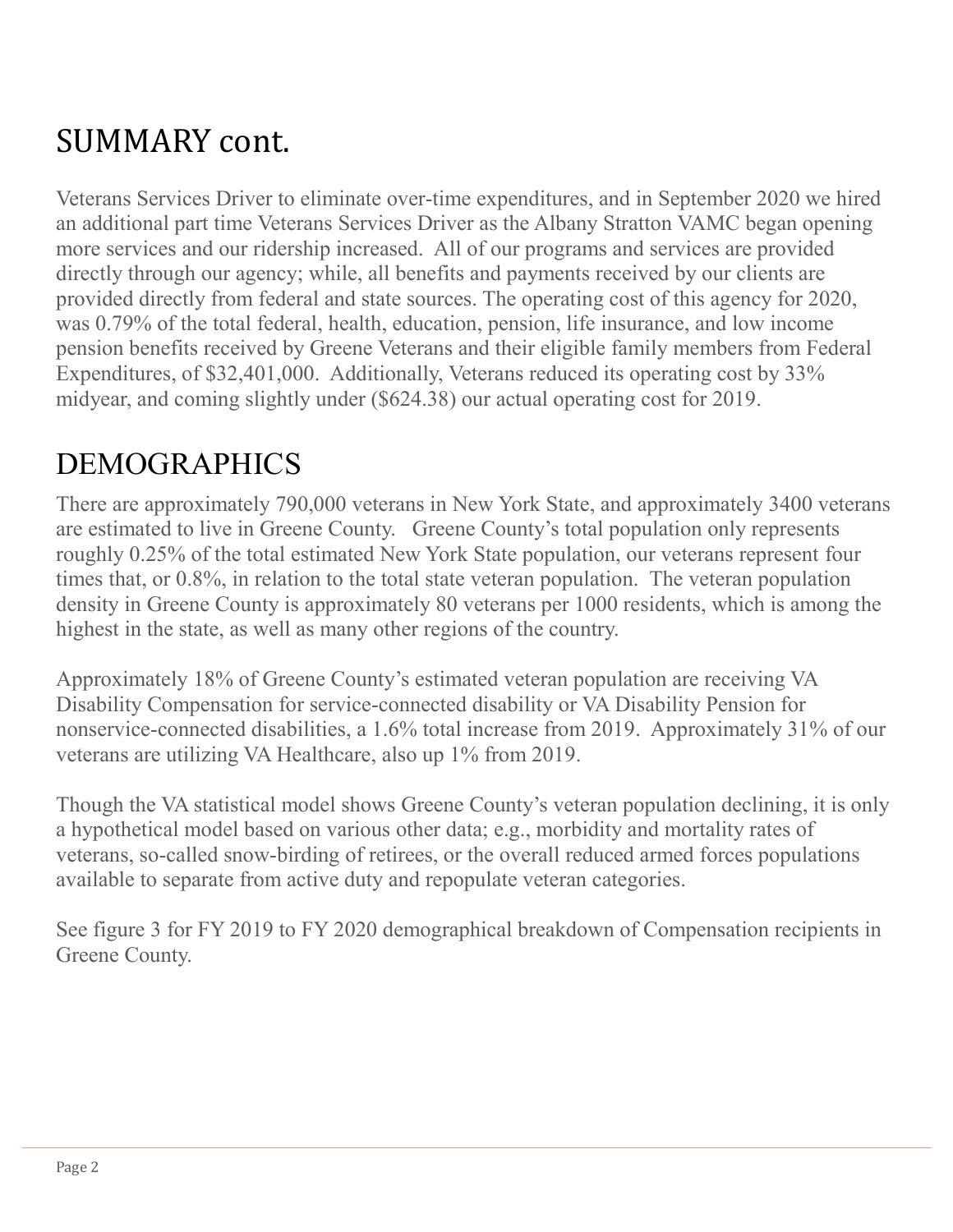## The Agency goals for 2020 were:

- $\triangleright$  Continue eliminating unnecessary paper files
- $\triangleright$  Continue to digitize the remaining sections of approximately 13,000 existing paper files
- $\triangleright$  Continue to increase overall productivity, ensuring as many Greene County veterans as possible are aware of and obtaining their VA and other veterans benefits under our representation
- $\triangleright$  Continue to streamline interagency services, by coordinating with other local agencies and departments who refer clients
- $\triangleright$  Continue to partner with local businesses and the County Clerk in maintaining and expanding the Greene County Return the Favor Program
- Proudly honor two deserving veterans in our Honor a Vet Memorial and Veteran of the Year ceremonies

## PROGRAMS & SERVICES

- VA Disability Compensation Claim Representation
	- Represent veteran clients against the Department of Veterans Affairs in Disability Compensation claims
	- Provide guidance to veterans obtaining necessary medical evidence
	- Develop and submit each claim to American Legion Department Service Officer for review
	- Submit accepted claims to the appropriate Department of Veterans Affairs Regional Office for rating or approval
	- Interact with Congressional office to ensure all viable claims are accurately rated
- VA Educational Benefits
	- Assist veterans in obtaining their Certificate of Eligibility for the GI Bill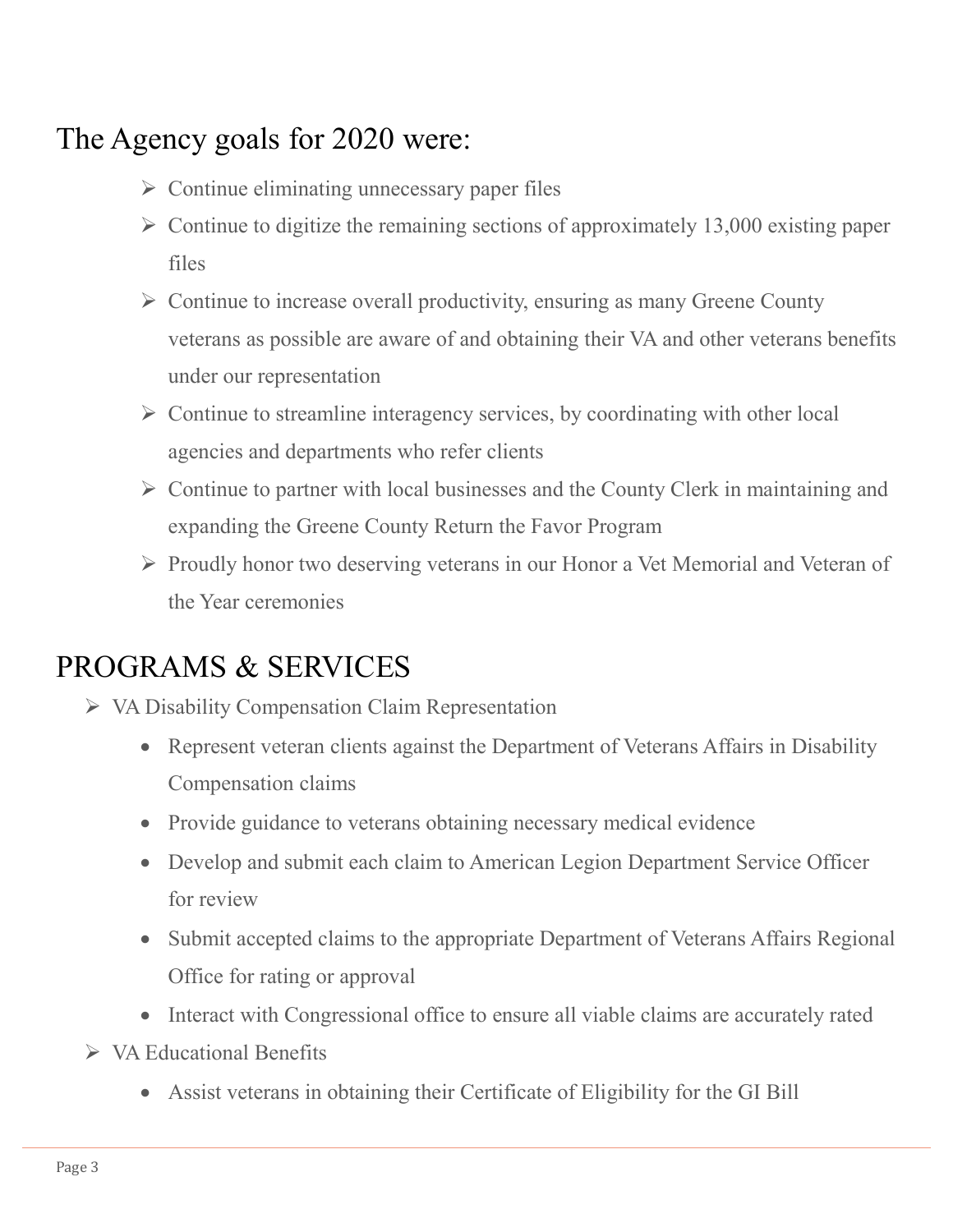## PROGRAMS & SERVICES (CONT)

- Assist eligible veterans' dependents in applying for Chapter 35 Survivor and Dependents Assistance for Education
- Advise veterans of potential education benefits for self and dependents
- Advise higher education institutions of CFR Title 38 Part III Chapters 30 through 36 regulations as necessary
- $\triangleright$  VA Pension Claim Representation
	- Represent eligible wartime veteran clients or their surviving spouses in VA Disability Pension claims
	- Assist veteran, family members and advocates in obtaining necessary financial information
	- Assist same in obtaining necessary medical information
	- Develop and submit claims to American Legion Department Service Officer for review
	- Submit accepted claims to the appropriate Department of Veterans Affairs Regional Office for approval
- VA Healthcare and Enrollment
	- Guide veterans through application process
	- Provide explanation of benefits
	- Assist veterans in disclosing their financials to the VA
	- Screen applicants for potential VA Disability Compensation claims
	- Assist veterans who were denied VA Healthcare
	- Help veterans navigate VA Healthcare benefits and billing
	- Advocate for veterans who are not receiving appropriate care at VA medical facilities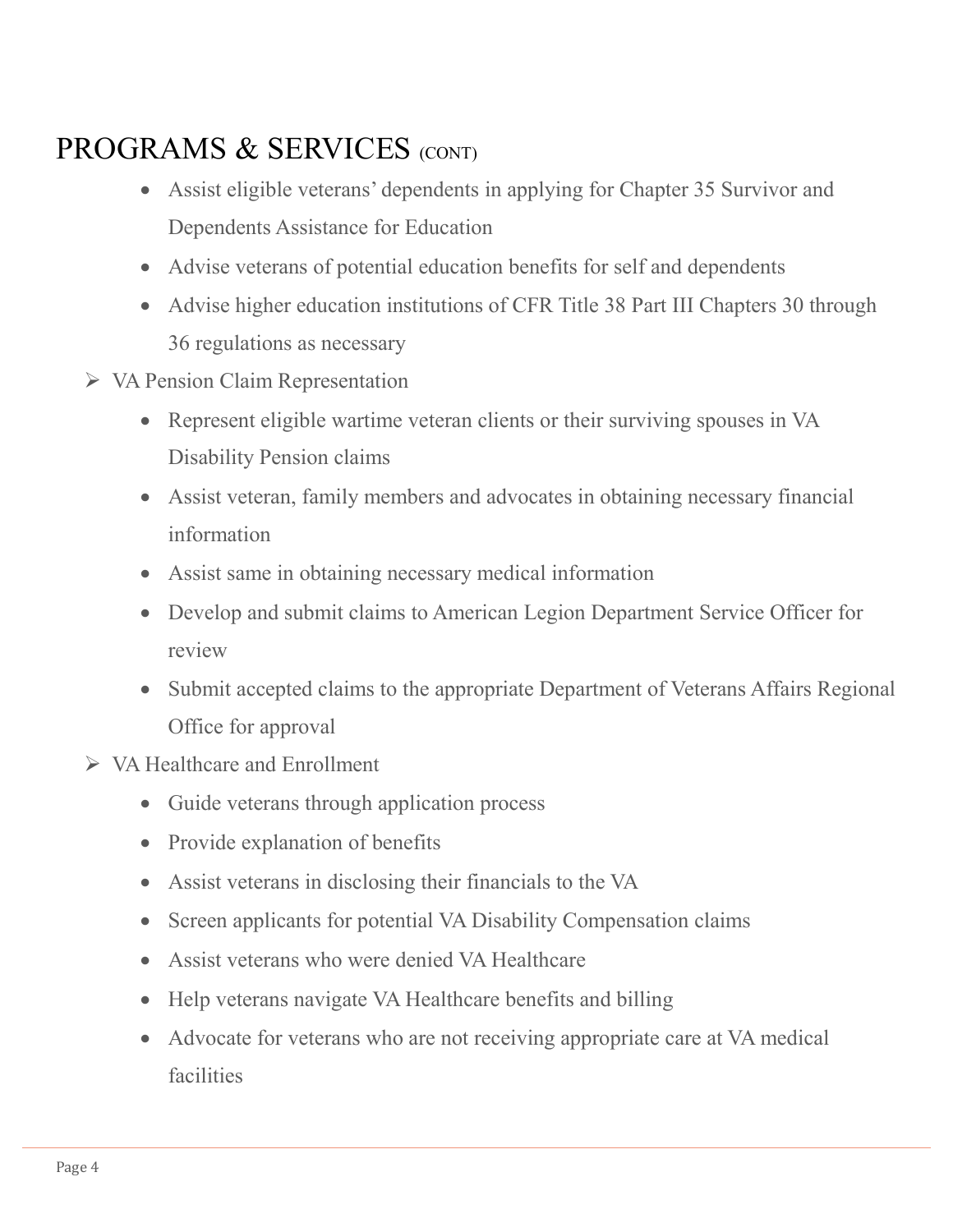## PROGRAMS & SERVICES (CONT)

- County Veterans Transportation Program
	- Provide daily (weekday) transportation for county veterans to VA medical facilities
	- Pick up and drop off veterans at their homes
	- Provide transportation as requested for disability compensation assistance
	- Transport veterans after hours or weekends for special events as requested
	- Create and maintain eligibility requirements and standard operating procedure
	- Ensure vehicles, staff, and services meet all federal, state and local standards

#### $\triangleright$  Events

- Hold two Honor a Vet Ceremonies each year
	- One memorial ceremony in May for a chosen deceased veteran
	- One Veteran of the Year Ceremony in November for the chosen living veteran
	- **Supervise a nine member panel of committee members**
	- **Create and disseminate submission packets annually**
	- Review and assess submissions for accuracy and eligibility
	- Coordinate with Buildings and Grounds, Sheriff's Department, Catskill Police Department, and Greene County Courthouse for location set up and traffic control.
	- Coordinate with local entertainers, clergy, and veterans service and other organizations to ensure each ceremony is tailored to the honoree and his/her local community
- Other Veterans Events
- $\triangleright$  Coordinate with Greene County Agencies and Departments
	- Coordinate with County Clerk's office in obtaining and submitting veterans discharge documents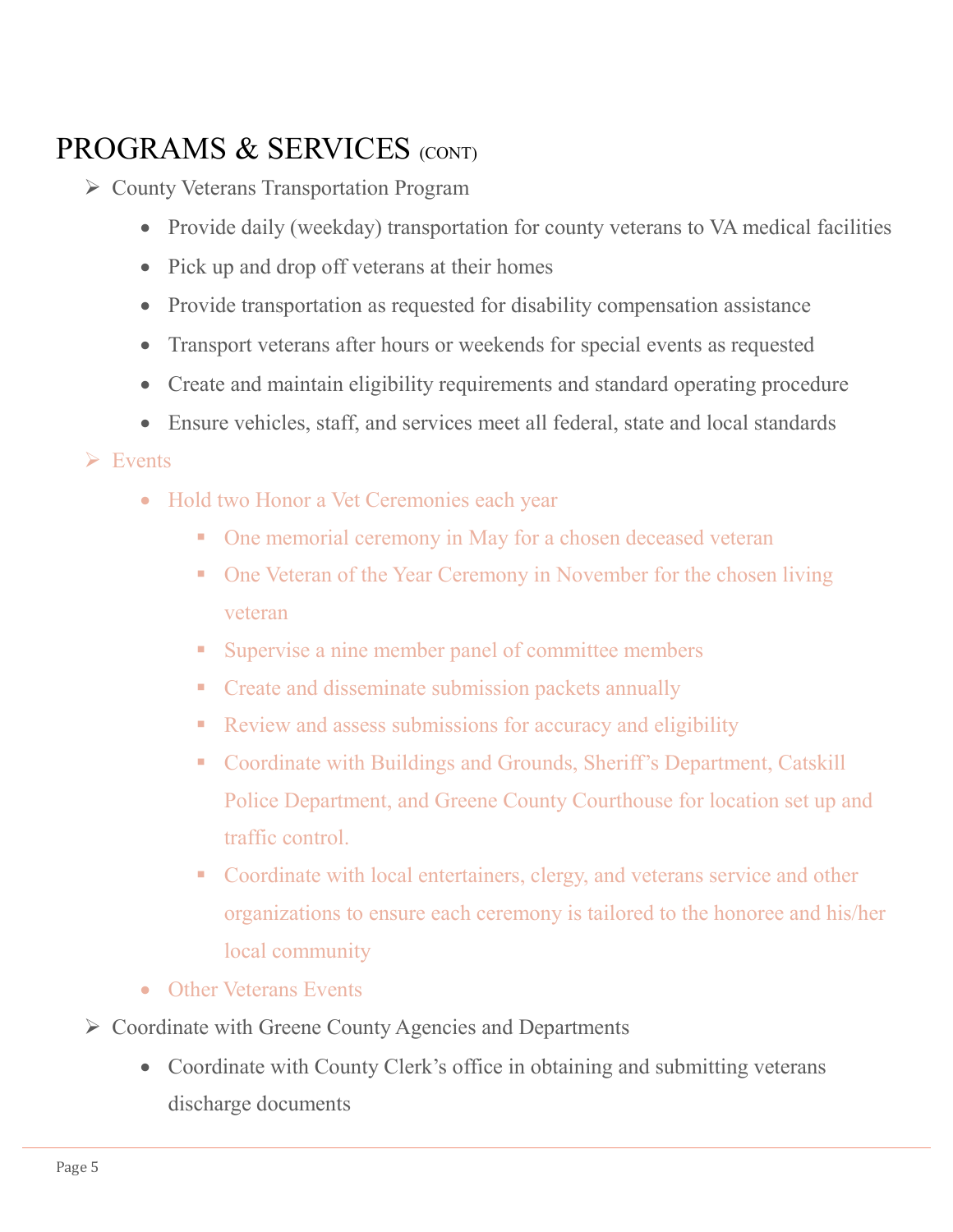## PROGRAMS & SERVICES (CONT)

 Coordinate county's Return the Favor program, periodically canvassing local businesses to provide discounts to area veterans and/or update their existing offers with County Clerk's office who maintains accurate listing

## ADMINISTRATIVE ORGANIZATION

#### Personnel

| <b>GCVSA</b> Director                                                                                               | $04/11/2011$ to present                                                            |
|---------------------------------------------------------------------------------------------------------------------|------------------------------------------------------------------------------------|
| Veterans Benefits Representative                                                                                    | $06/25/2018$ to present                                                            |
| Senior Clerk                                                                                                        | $11/12/2019$ to present                                                            |
| Veterans Service Driver – Full Time<br>Veterans Services Driver – Part Time<br>Veterans Services Driver - Part Time | $10/11/2011$ to $06/19/2020$<br>$06/08/2020$ to present<br>$09/28/2020$ to present |
| Veterans Service Chauffeur – Part Time                                                                              | Vacant                                                                             |
| Veterans Service Chauffeur – Per Diem                                                                               | Vacant                                                                             |
| Honor a Veteran Committee Chairman<br>(Volunteer)                                                                   | $01/01/2019$ to present                                                            |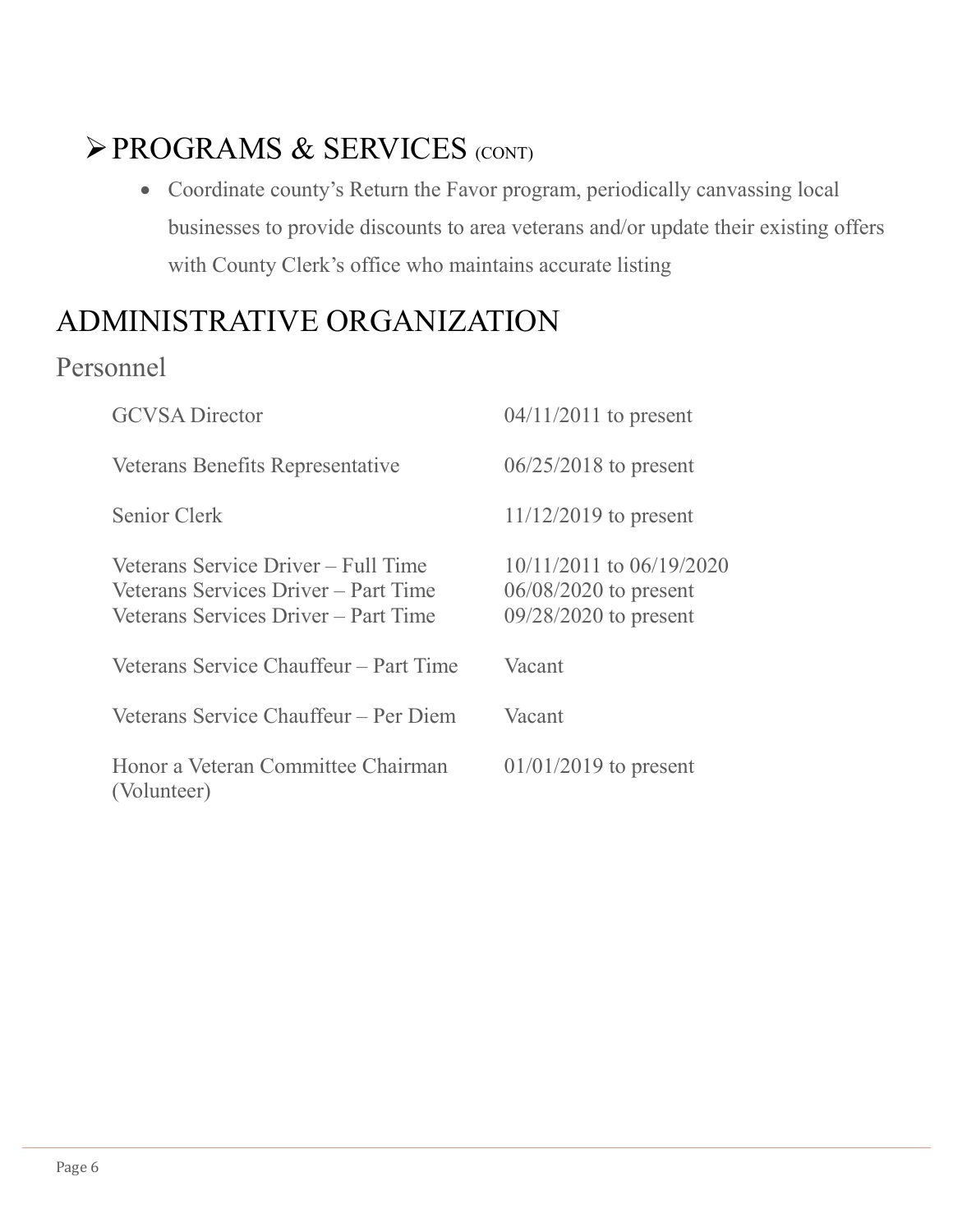## ADMINISTRATIVE EXPENSES

| <b>COMPARATIVE OPERATING EXPENSES</b> |               |               |
|---------------------------------------|---------------|---------------|
| <b>YEAR</b>                           | 2020          | 2019          |
| <b>SALARIES</b>                       | \$150,919.02  | \$176,785.33  |
| <b>RENT</b>                           | \$26,506.35   | \$25,898.96   |
|                                       |               |               |
| <b>OFFICE SUPPLIES</b>                | \$1,534.26    | \$2,547.38    |
| <b>POSTAGE</b>                        | \$93.80       | \$629.07      |
| <b>REPAIRS</b>                        | \$3,513.10    | \$119.94      |
| <b>TRAVEL</b>                         | \$7,235.98    | \$8,826.63    |
|                                       |               |               |
|                                       |               |               |
| OTHER PERSONNEL EXPENSES              | \$55,488.03   | \$43,268.36   |
| <b>EVENTS</b>                         | \$0.00        | \$27,928.08   |
|                                       |               |               |
| <b>VEHICLE INSURANCE</b>              | \$2,580.33    | \$2,482.50    |
| IC/IT                                 | \$2,604.69    | \$2,583.41    |
| <b>TOTAL</b>                          | \$250,475.56  | \$291,069.66  |
|                                       |               |               |
|                                       |               |               |
| NYS REIMBURSEMENT                     | $-$10,000.00$ | $-$10,000.00$ |
| <b>DONATIONS</b>                      |               | $-520,789.38$ |
|                                       |               |               |
| TOTAL OP COSTS                        | \$240,475.56  | \$260,280.28  |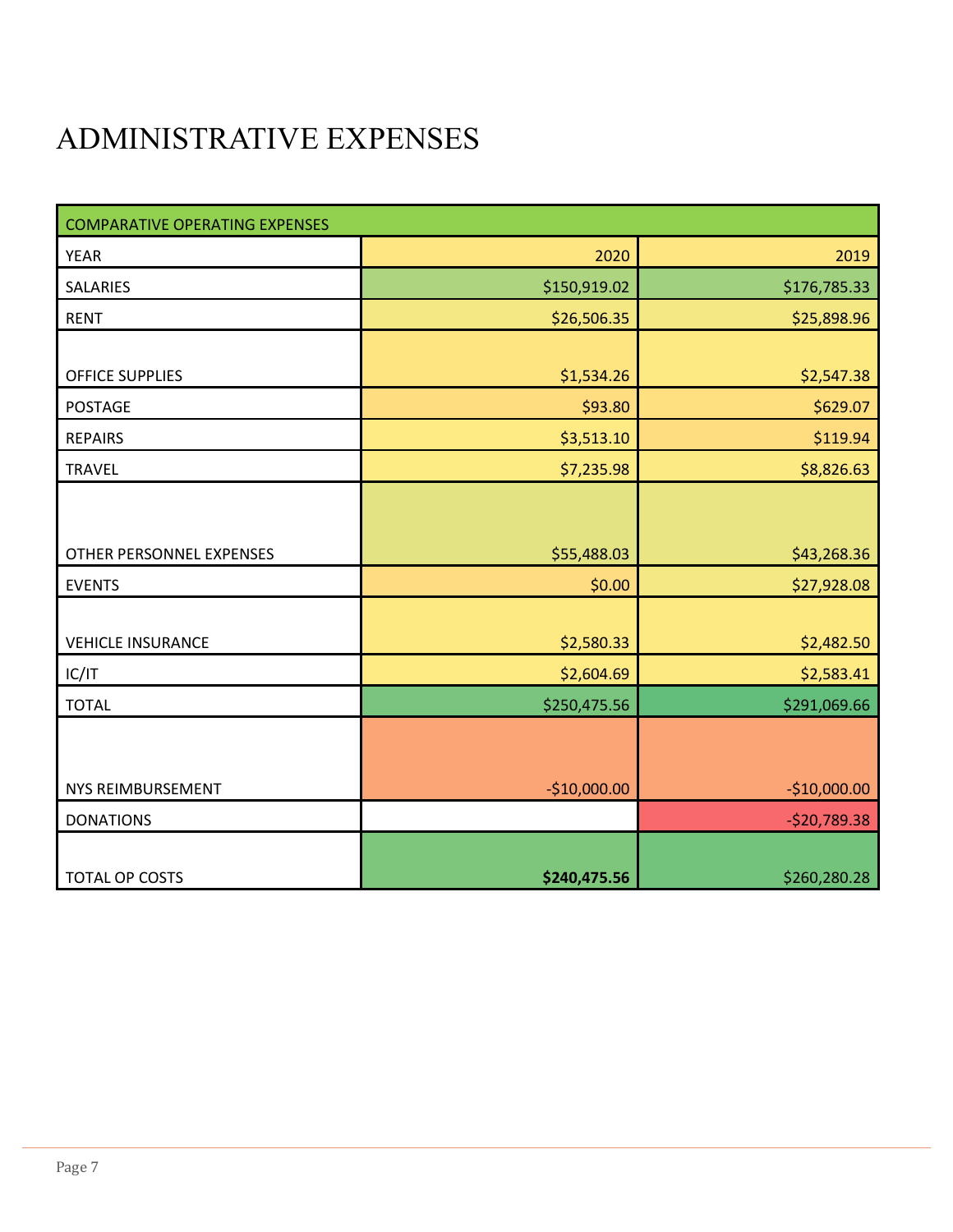## CLAIMS & BENEFITS



**Claims Filed Directly By Greene County Veterans Service Agency Staff**



Due to the COVID 19 Pandemic, the Department of Veterans Affairs Claims Processing Centers shut down throughout most of 2020. This severely affected our ability to file VA Claims; and, this had also brought the claims processing to halt, causing NEMR era delays in approval, causing a 441% increase in pending claims (claims our veterans filed that have not yet been decided by the VA) from 2019 to 2020.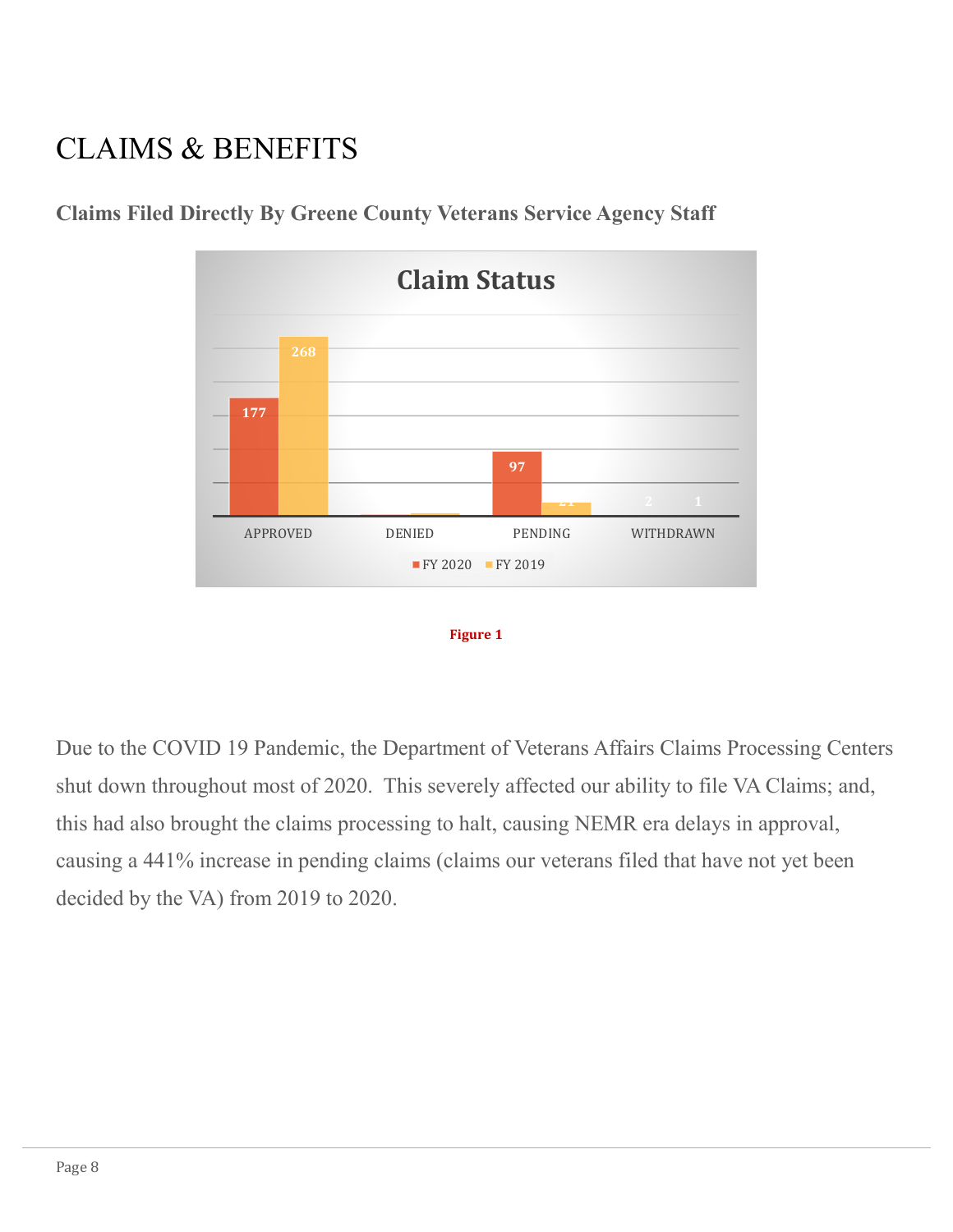#### CLAIMS & BENEFITS (CONT)





Department of Veterans Affairs expenditures show another steep increase to over \$32 million, with a nearly \$3 million increase in medical care expenditures, and roughly a half million dollar increase in total Compensation and Pension expenditures to Greene County's disabled veterans. We saw a successful year in the face of the COVID 19 Pandemic resulting in a 20% plus decrease in total claims filed, and a 440% increase in pending claims. Once again, these expenditures directly correlate with the outstanding work of our entire Veterans Service Agency Staff, who spent nearly two (2) months operating the Greene County EOC Logistics Section, working out of the Greene County Emergency Operations Center while continuing to serve our Greene County Veterans Population and beyond.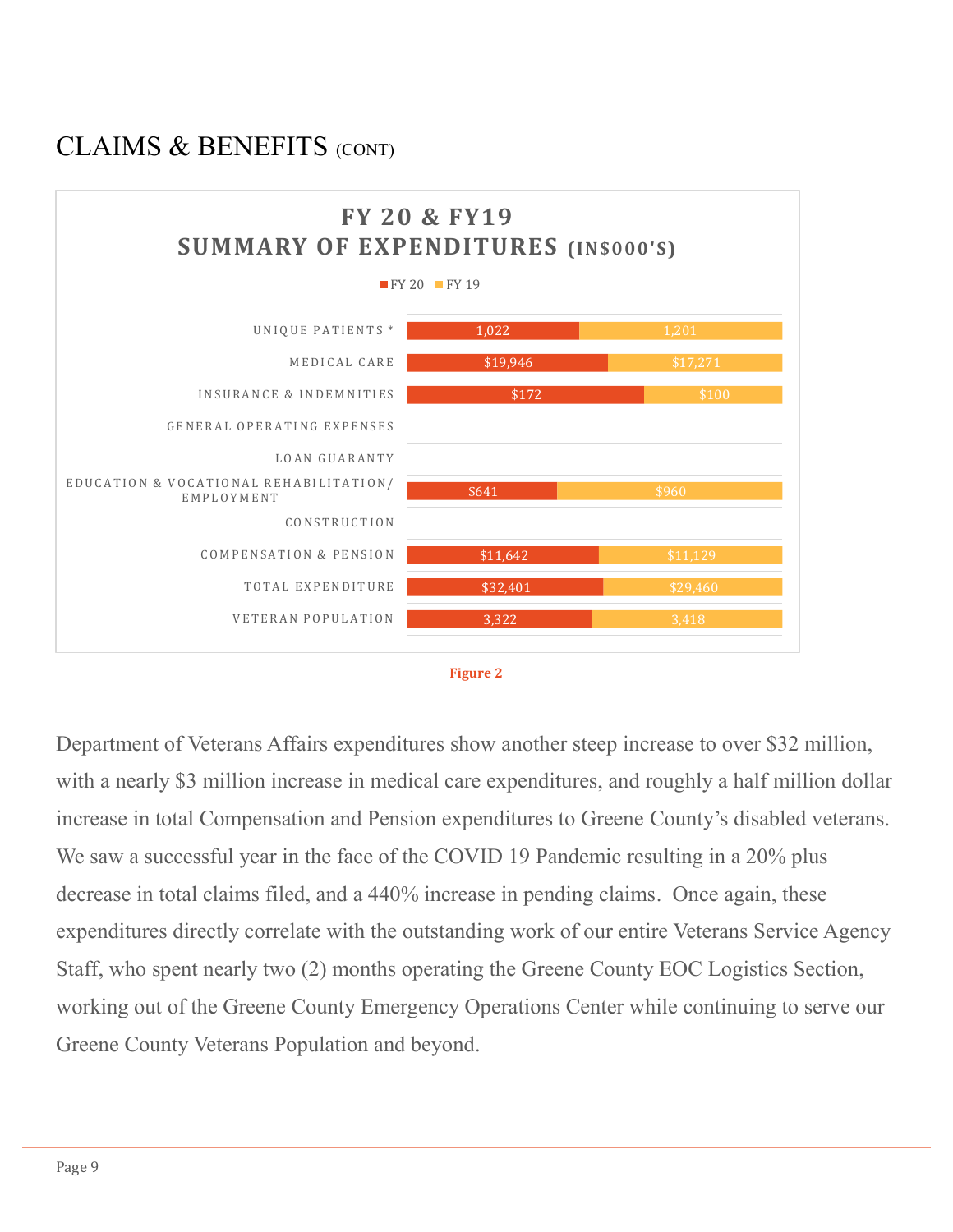## CLAIMS & BENEFITS (CONT)



#### **FY2019 vs FY2018 VA Disability Compensation Recipients in Greene County**



The demographical breakdown of VA Disability Compensation benefits is calculated by the Department of Veterans Affairs Data and Statistics Section. The newest information available is provided approximately 19 months after the close of each year. For this reason, the newest dataset available for this report is FY2019. Overall, the demographics may appear unremarkable; however, we saw a 6% increase in overall VA Disability Compensation recipients and a 15% increase in 100% ratings, with all but one other rating group increasing as well, between 2018 and 2019. A 100% service-connected single veteran without children received \$3,057.13 per month while the same with a spouse received \$3,227.58, and an additional \$84.69 per month per child under age 18, or \$273.58 per month per child between the ages of 18 and 23 who attend an approved education program.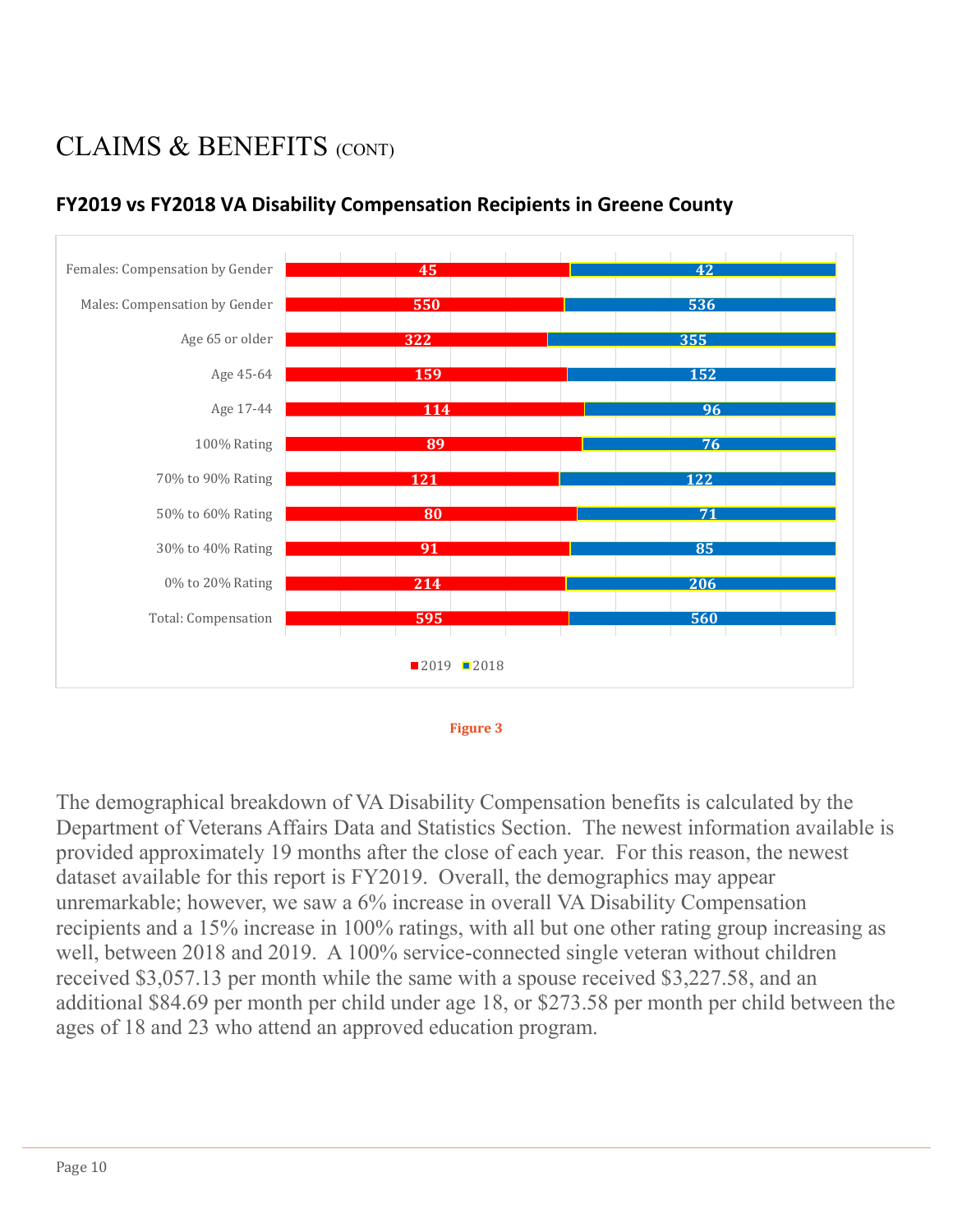## STATISTICAL REPORTS (CONT)

| 2020          | <b>Claims</b><br><b>Filed</b> | $\Box$<br>World War | Korea | Vietnam | Gulf<br>Persian | Afghanistan | Other | Veteran | Dependent/Oth<br><b>F</b> | Telephone | Walk-In | Mail | Fax | Other |
|---------------|-------------------------------|---------------------|-------|---------|-----------------|-------------|-------|---------|---------------------------|-----------|---------|------|-----|-------|
| Jan           | 18                            | 43                  | 20    | 115     | 51              | 33          | 96    | 90      | 193                       | 118       | 58      | 61   | 46  | 283   |
| Feb           | 13                            | 38                  | 40    | 80      | 25              | 14          | 85    | 66      | 162                       | 78        | 54      | 51   | 45  | 228   |
| Mar           | 10                            | 27                  | 38    | 65      | 17              | 11          | 96    | 53      | 152                       | 73        | 47      | 56   | 29  | 205   |
| Apr           | 12                            | 36                  | 20    | 49      | 22              | 8           | 86    | 56      | 130                       | 74        | 47      | 42   | 23  | 186   |
| May           | 10                            | 38                  | 28    | 75      | 27              | 19          | 79    | 59      | 155                       | 87        | 44      | 57   | 26  | 214   |
| Jun           | 12                            | 18                  | 15    | 86      | 53              | 15          | 84    | 64      | 143                       | 73        | 51      | 48   | 35  | 207   |
| Jul           | 34                            | 25                  | 26    | 110     | 55              | 24          | 111   | 66      | 205                       | 95        | 72      | 56   | 48  | 271   |
| Aug           | 26                            | 26                  | 32    | 157     | 67              | 17          | 151   | 137     | 221                       | 140       | 90      | 71   | 57  | 358   |
| Sep           | 23                            | 31                  | 24    | 102     | 45              | 25          | 157   | 85      | 210                       | 131       | 55      | 77   | 32  | 295   |
| Oct           | 12                            | 31                  | 34    | 93      | 53              | 20          | 116   | 99      | 178                       | 117       | 69      | 72   | 19  | 277   |
| <b>Nov</b>    |                               |                     |       |         |                 |             |       |         |                           |           |         |      |     |       |
| Dec           |                               |                     |       |         |                 |             |       |         |                           |           |         |      |     |       |
| <b>TOTALS</b> | 170                           | 313                 | 277   | 932     | 415             | 186         | 1061  | 775     | 1749                      | 986       | 587     | 591  | 360 | 2524  |

| Compensation<br>Disability | Pension | Healthcare | Education | Insurance      | Loan<br>Home   | <b>Burial</b> | Medals         | Military Records | Star Parent<br>Gold | Annuity<br>Blind. | Burial<br>Supplemental | Loan<br>Home   | Passes<br>Park | Hunting/Fishing | Employment     | Home<br>Vets<br><b>State</b> | Medals         | TaX<br>Property | <b>Other</b> |
|----------------------------|---------|------------|-----------|----------------|----------------|---------------|----------------|------------------|---------------------|-------------------|------------------------|----------------|----------------|-----------------|----------------|------------------------------|----------------|-----------------|--------------|
| 101                        | 34      | 31         | 4         | $\overline{0}$ | 4              | 34            | 4              | 104              | $\overline{0}$      | 15                | $\boldsymbol{0}$       | 4              | 1              |                 | 5              | 3                            | 4              | $\overline{2}$  | 38           |
| 57                         | 39      | 27         | 6         | $\overline{0}$ | 4              | 37            | $\overline{2}$ | 80               | $\overline{0}$      | $\overline{2}$    | $\overline{0}$         | 4              | $\overline{0}$ | $\overline{0}$  | 1              | 4                            | $\overline{2}$ | $\overline{2}$  | 19           |
| 71                         | 41      | 11         | 7         | $\overline{0}$ | 3              | 45            | 4              | 62               | $\overline{0}$      | $\overline{0}$    |                        | 3              | $\overline{0}$ | $\overline{0}$  | $\overline{0}$ | $\overline{0}$               | 4              | $\overline{2}$  | 4            |
| 45                         | 48      | 12         | 3         | 1              | 4              | 40            | $\overline{2}$ | 39               | $\overline{0}$      | $\overline{0}$    | $\mathbf{1}$           | 4              | $\overline{4}$ | 4               | $\overline{4}$ | $\overline{0}$               | $\overline{2}$ | 15              | 8            |
| 60                         | 39      | 29         | 5         | $\overline{0}$ | $\overline{0}$ | 33            | 1              | 61               | $\overline{0}$      | $\overline{0}$    | $\overline{0}$         | $\overline{0}$ | $\overline{0}$ | $\overline{0}$  | 5              | $\overline{0}$               |                | 4               | 14           |
| 71                         | 16      | 21         | 8         | 4              | 8              | 32            | 0              | 78               | $\overline{0}$      | $\overline{0}$    | $\overline{2}$         | 8              | 1              | 4               | $\mathbf{1}$   | $\overline{0}$               | 0              | 13              | 9            |
| 99                         | 48      | 9          | 5         | $\mathfrak{2}$ | 8              | 51            | 5              | 60               | $\overline{0}$      | $\boldsymbol{0}$  | 6                      | 8              | 3              | $\overline{c}$  | 0              | $\overline{0}$               | 5              | 16              | 11           |
| 171                        | 44      | 24         | 7         | $\overline{2}$ | $\overline{2}$ | 50            | 1              | 84               | $\overline{0}$      | $\mathbf{1}$      | $\mathbf{1}$           | $\overline{2}$ | $\Omega$       | $\overline{0}$  | $\mathbf{1}$   | $\overline{0}$               | 1              | 10              | 10           |
| 115                        | 48      | 11         | 5         | 6              | 8              | 43            | $\overline{2}$ | 69               | $\overline{0}$      | $\overline{0}$    | $\overline{0}$         | 8              | $\overline{2}$ | 1               | 1              | $\overline{0}$               | $\overline{2}$ | 11              | 25           |
| 115                        | 35      | 24         | 9         | $\overline{0}$ | 3              | 40            | $\overline{0}$ | 46               | $\overline{0}$      | 5                 | $\overline{2}$         | 3              | 1              | $\mathbf{1}$    | $\overline{2}$ | $\overline{0}$               | $\overline{0}$ | 9               | 26           |
|                            |         |            |           |                |                |               |                |                  |                     |                   |                        |                |                |                 |                |                              |                |                 |              |
|                            |         |            |           |                |                |               |                |                  |                     |                   |                        |                |                |                 |                |                              |                |                 |              |
| 905                        | 392     | 199        | 59        | 15             | 44             | 405           | 21             | 683              | $\mathbf{0}$        | 23                | 13                     | 44             | 12             | 13              | 20             | 7                            | 21             | 84              | 164          |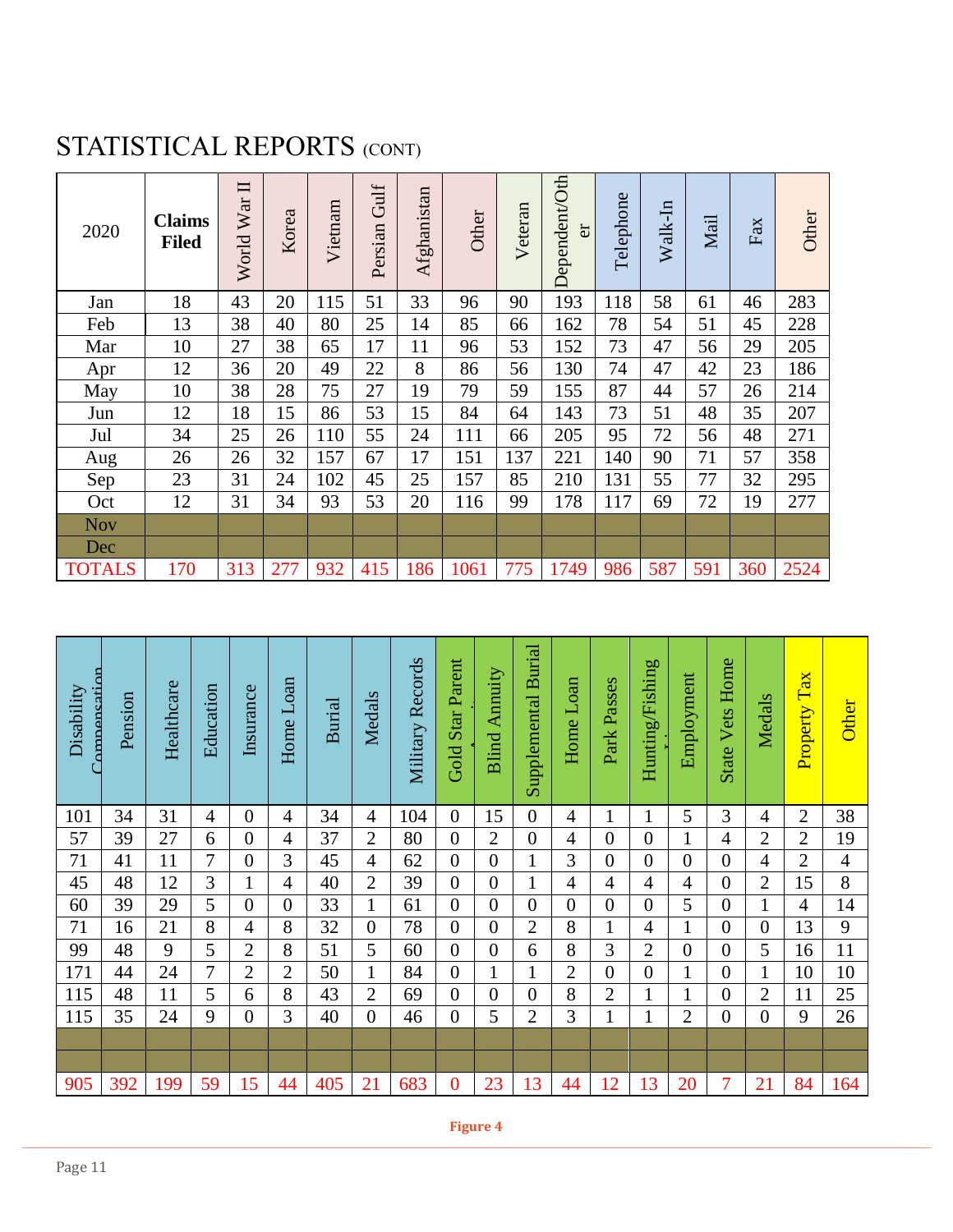## STATISTICAL REPORTS (CONT)

#### TRANSPORTATION



**Figure 3**

We maintain a fleet of three vehicles: 2006 Ford Focus, 2010 Chevy Van, and a 2016 Ford Transit Van with Wheelchair Lift. This service saw a steep decline in usage due to the COVID 19 Pandemic and ongoing limitations to services provided at the Albany VAMC. Most notably, the VA Adult Day service that provides weekly respite to caregivers and quality medical and non-medical services to senior patients in need of meals, social programs, as well as vitals and medication administration oversight and education. However, in light of this decline, we have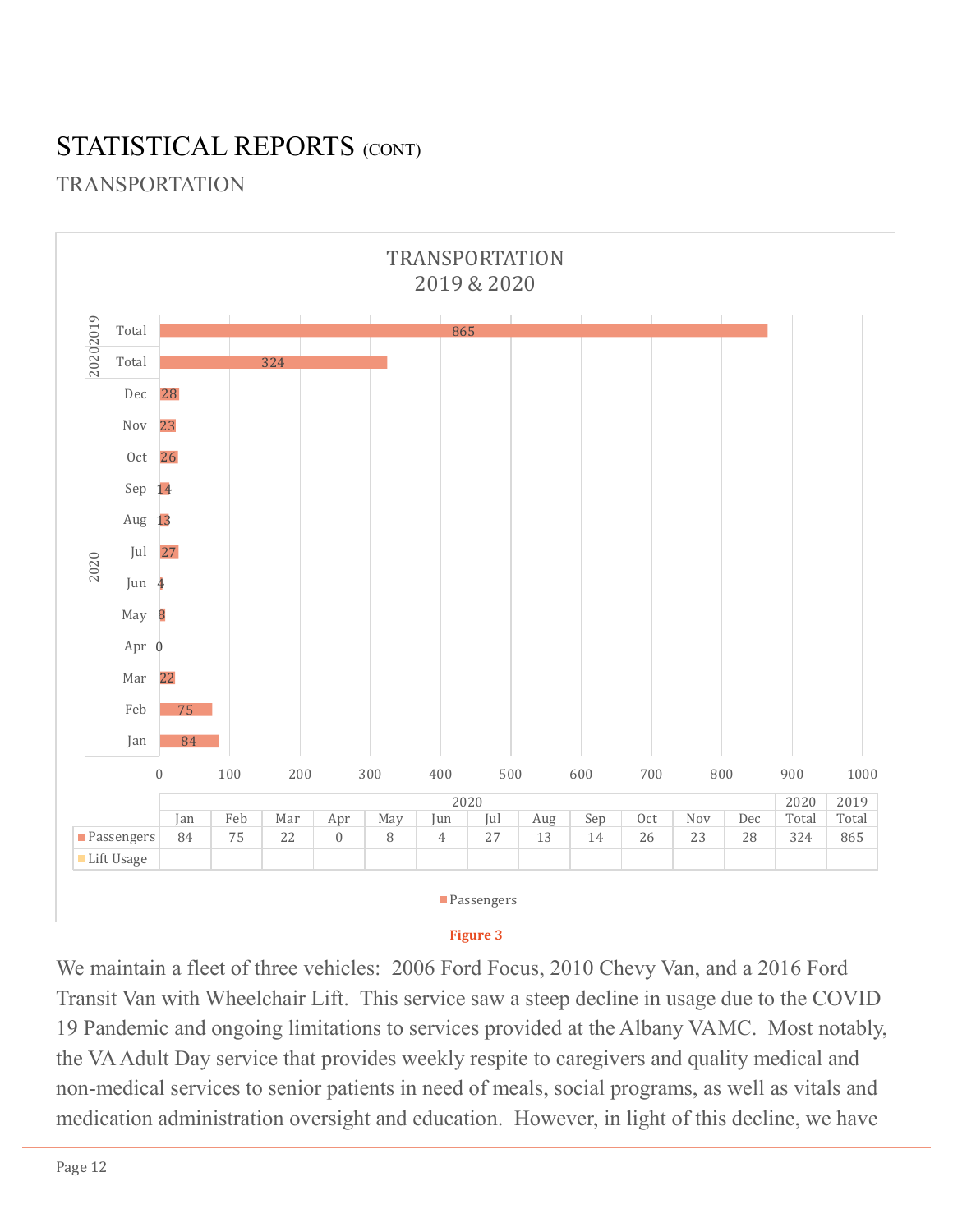## STATISTICAL REPORTS (CONT)

been able to provide more transportation to Greene County Veterans in need of rides to local private medical facilities. To date, many of these services still have not been reinstated at the Albany Stratton VAMC. We do however, anticipate their resumption in the near future.

## **EVENTS**

Each year, this section is our prized piece. The most fun to describe and reminisce over as we browse through event photos. However, once again, COVID 19 impacted our services. Due to gathering restrictions and concern for the health of our Veterans Community as well as our staff, we were unable to host either of our bi-annual Honor a Vet Ceremonies in 2020.

## The Agency goals for 2021 are:

- $\triangleright$  Continue eliminating unnecessary paper files
- $\triangleright$  Continue to digitize the remaining sections of approximately 13,000 existing paper files
- $\triangleright$  Continue to increase overall productivity, ensuring as many Greene County veterans as possible are aware of and obtaining their VA and other veterans benefits under our representation
- $\triangleright$  Continue to streamline interagency services, by coordinating with other local agencies and departments who refer clients
- $\triangleright$  Continue to partner with local businesses and the County Clerk in maintaining and expanding the Greene County Return the Favor Program
- $\triangleright$  Proudly honor two deserving veterans in our Honor a Vet Memorial and Veteran of the Year ceremonies

#### **LONG TERM GOALS**

 $\triangleright$  Continue to advise, support, and interact with our local Veterans Service **Organizations**